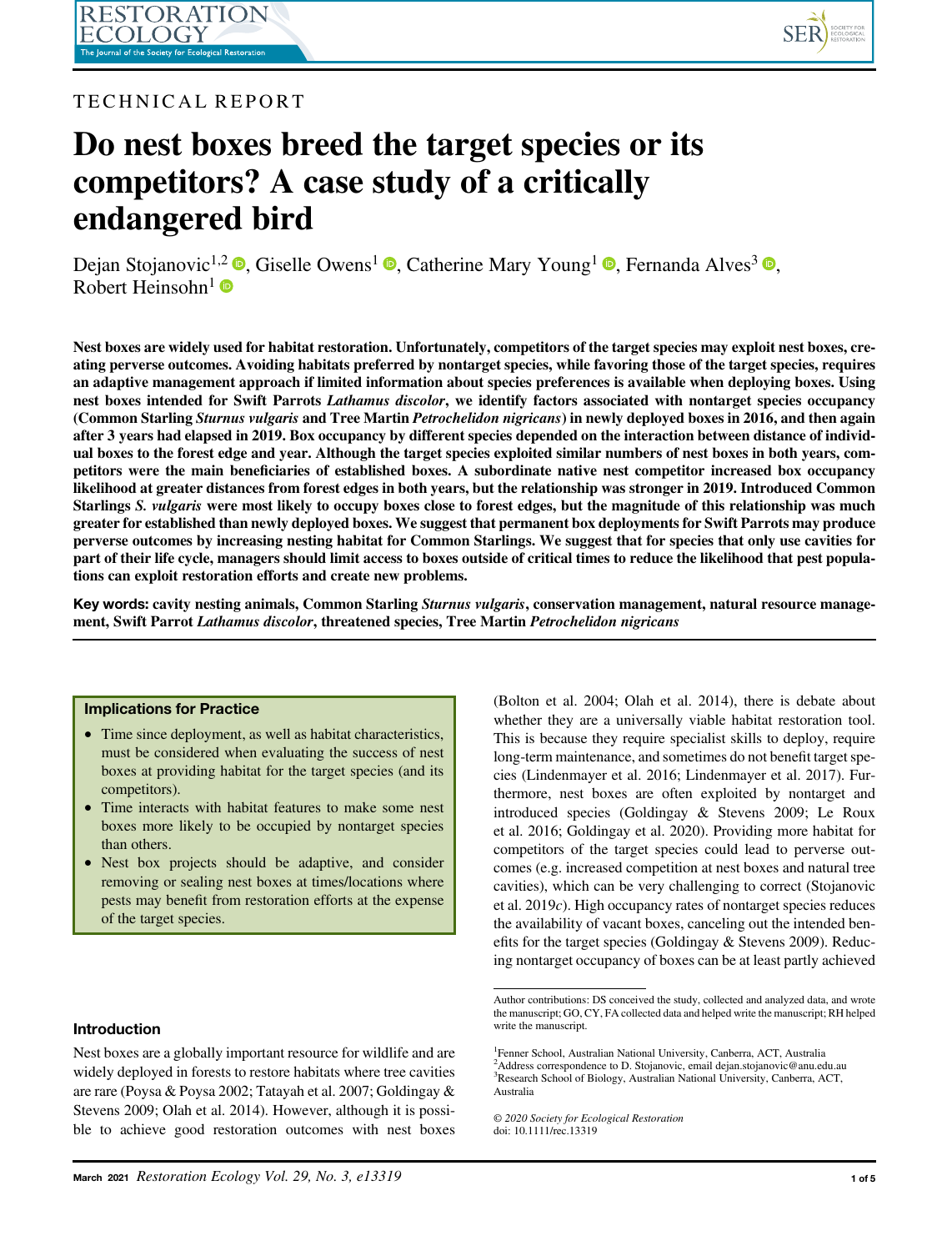by designing boxes according to the preference of the target species. Planning nest box projects should also avoid habitat features preferred by nontarget species, while favoring those of the target species. This requires an adaptive management approach if limited information about species preferences is available at the inception of a project (Robinson et al. 2018). Part of adaptive management requires evaluation of how nest box occupancy changes over time (Durant et al. 2009; Goldingay et al. 2015), because different species may learn to exploit nest boxes at different rates. Given that nest box projects are very resource intensive, failure to adequately address challenges as they arise can waste effort, funding, and opportunities to support threatened species (Lindenmayer et al. 2017).

Here, we use nest boxes intended for critically endangered Swift Parrots Lathamus discolor to identify factors associated with nontarget species occupancy in new and established boxes. Swift Parrots are at imminent risk of extinction due to a combination of deforestation (Webb et al. 2019) and an introduced predator (Stojanovic et al. 2014; Heinsohn et al. 2015). Although the species has specialized preferences for the dimensions of nest cavities (Stojanovic et al. 2012; Stojanovic et al. 2017), they utilize nest boxes (Stojanovic et al. 2019a) and there have been extensive efforts to improve breeding success at artificial nests (Stojanovic et al. 2019b; Owens et al. 2020). In 2016 we deployed nest boxes at a Swift Parrot breeding site where a mast tree flowering event in breeding habitat triggered nesting of these nomadic birds (Stojanovic et al. 2019a). Although there is still much to be learned about how best to protect this species, we argued that using nest boxes to help Swift Parrots could involve either (i) repeated deployments at different locations each year depending on where breeding might occur, or (ii) permanent deployment at known nesting sites, knowing that only few boxes will be used each year (Stojanovic et al. 2019a). Since that study, we left the nest boxes in situ, and in 2019 another mast tree flowering event triggered a second Swift Parrot breeding event at the study site. This provided an opportunity to test the efficacy of our second proposed management option, i.e. permanent boxes. Although specifically designed for Swift Parrots, nontarget birds also extensively exploit our nest boxes (Stojanovic et al. 2019b). Swift Parrots rarely breed in the same location in successive years (Webb et al. 2014; Webb et al. 2017), leaving permanently deployed boxes available for nontarget species to learn to identify them as a resource. There is no available information on the extent of nest box competition between Swift Parrots and other nontarget species, but this is a known problem for other small threatened parrots (Stojanovic et al.  $2019c$ ). We test whether the best predictors of Swift Parrot box occupancy (Stojanovic et al. 2019a) and time since box deployment are important for nontarget species. We discuss whether permanent deployment of nest box infrastructure for Swift Parrots is a viable management approach.

# Methods

Swift Parrots (approximately 70 g) are very selective about where they nest, and suitable cavities comprise as little as 5%

of the standing cavity resource (Stojanovic et al. 2012; Stojanovic et al. 2017). In 2016 we deployed boxes matching the mean internal depth, floor diameter, and entrance size of preferred nest cavities (Stojanovic et al. 2019a) on Bruny Island, Tasmania, Australia. The dimensions of boxes were  $45 \times 15 \times 15$  cm with a 5 cm diameter entrance hole, and were deployed haphazardly within an area of forest used by parrots for nesting, from the forest edge inward to the center of the forest block (Stojanovic et al. 2019a). Boxes were deployed in the winter of 2016 before Swift Parrots arrived to breed in September. Our study presents data from the summer breeding seasons of 2016 and 2019 when parrots bred at the study area (during the interval, parrots were absent from the site). Details of the study site are reported by Stojanovic et al. (2019a). We focus on 104 nest boxes deployed at Roberts Hill, an area of grassy, dry, blue gum Eucalyptus globulus and white peppermint E. pulchella forest.

Only two nest box competitors of Swift Parrots (approximately 70 g) occur on Bruny Island: Tree Martins Petrochelidon nigricans and Common Starlings Sturnus vulgaris. Tree Martins (approximately 18 g) are native, and readily exploit nest boxes in this and other areas (Stojanovic et al. 2019c). Common Starlings (approximately 85 g) are introduced and abundant at the study area and can usurp nest boxes intended for other species (Pell & Tidemann 1997). Tree Martins are subordinate nest competitors to both Swift Parrots and Common Starlings (D. Stojanovic unpublished data). There is no information about whether Swift Parrots are subordinate, equal, or dominant competitors to Common Starlings. However, the authors have observed Common Starlings destroying Swift Parrot eggs and, conversely, successful nest defense by Swift Parrots against starlings. These anecdotal observations suggest Swift Parrots and Common Starlings may (sometimes) be equal competitors.

Boxes were checked in November and December in each year of the study, which was during the nestling/fledging period for Common Starlings, mid incubation/mid nestling period for Swift Parrots, and nest building/incubation for Tree Martins. We recorded which species nested in each box either by directly observing adults, eggs, or nestlings, or by identifying their nests. In the case of boxes from which starlings were recently fledged, we distinguished between old and recent nesting attempts based on freshness of nest material and presence of recent droppings in nest boxes (for established boxes, we ignored nests built before 2019). Tree Martins use different nesting materials for nest construction to Common Starlings in the study area, making their nests straightforward to differentiate. Most boxes were only checked once, but at a subset of boxes where the occupant was uncertain, we undertook a later second climb to confirm. We used the distance of each nest box to the nearest forest edge (measured using geographic information systems) because this predicted Swift Parrot occupancy of boxes in 2016 (Stojanovic et al. 2019a). Year is confounded with "new" and "established" boxes in this study, so we used year in all analyses.

We used R program for all analyses (R Development Core Team 2020), and compared competing models using ΔAIC (Akaike information criterion) <2 (Burnham & Anderson 2002), and visualized the data with ggplot2 (Wickham 2016). We implemented generalized linear models for each species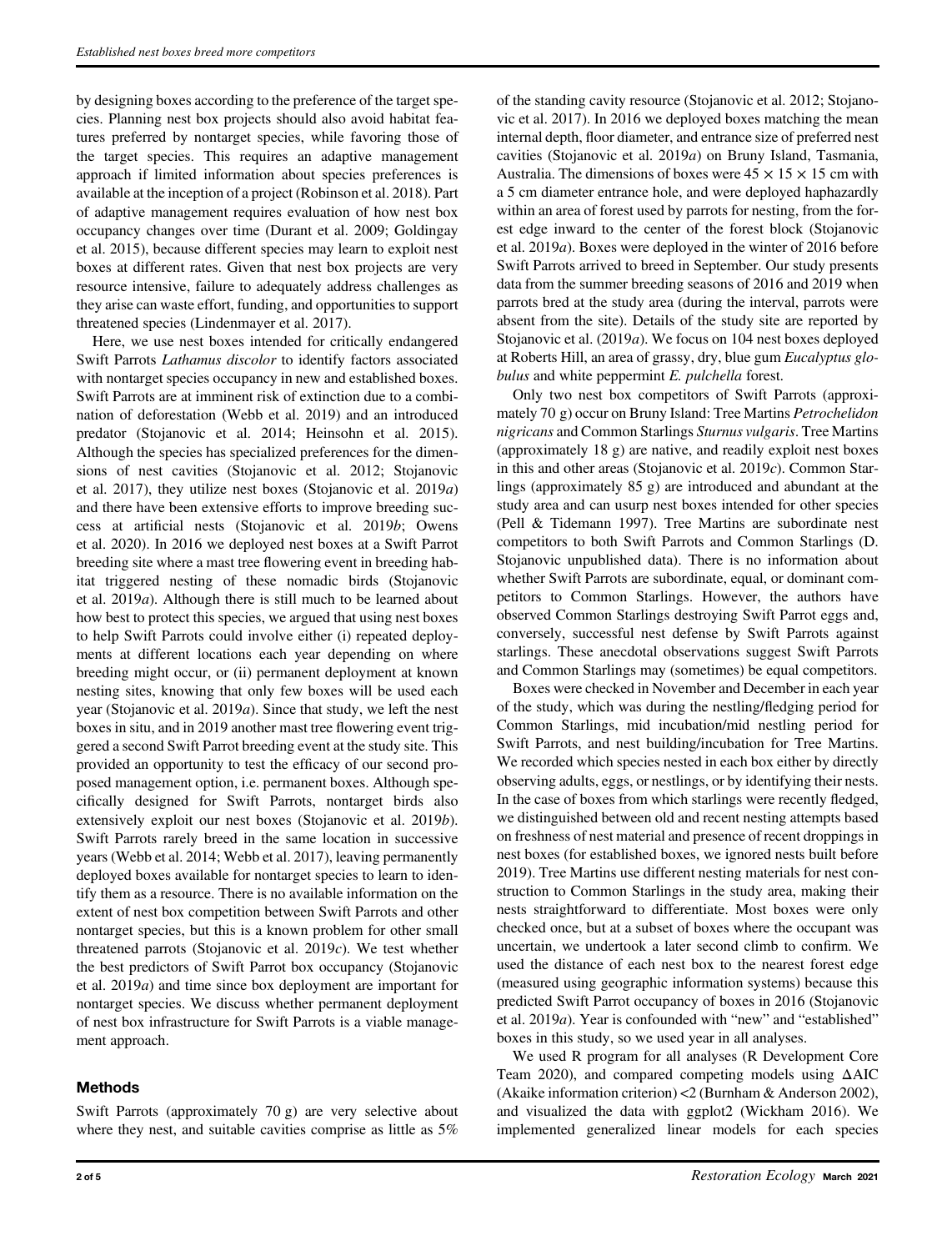separately, and included occupancy of nest boxes (0/1) by each species as response variables with a binomial error distribution. For each species, we fitted a null model and models with the following fixed effects: distance to forest edge, year, distance to forest edge  $\times$  year, and distance to forest edge  $+$  year. We predicted occupancy probabilities from the preferred model using the package emmeans (Lenth 2018).

#### **Results**

Swift Parrots used 20 nest boxes in 2019/2020 compared to 29 in 2016/2017 (Table 1) with only five nest boxes reused in 2019/2020. We recorded 14 instances of nest box serial use by two species in the same year, comprising Common Starlings then Swift Parrots  $(n = 7)$ , Common Starlings then Tree Martins  $(n = 5)$ , or Swift Parrots then Tree Martins  $(n = 2)$ .

There were two models of Swift Parrot nest box occupancy with equivalent support (i.e. the interactive and additive models, Table 2). We preferred the simpler additive model (because the estimates from the interactive model were similar to the additive one). Based on this model (estimates and confidence intervals shown in Fig. 1), there was a negative relationship between distance to forest edge and Swift Parrots box occupancy in both years. The overall likelihood of Swift Parrots using a nest box within 500 m of a forest edge was 0.44 in 2016 and 0.19 in 2019. The likelihood of Swift Parrots using a nest box more than

Table 1. Sample sizes for the number of nests of each species found in nest boxes per year. Some boxes were used repeatedly; hence, the totals differ even though the number of boxes is the same between years. Nest boxes were deployed to target Swift Parrots on Bruny Island, Tasmania, Australia.

| <b>Box Occupant</b>  | 2016/2017 | 2019/2020 |
|----------------------|-----------|-----------|
| Tree Martin          | 57        | 43        |
| Common Starling      |           | 59        |
| <b>Swift Parrots</b> | 29        | 20        |
| Empty                | 11        |           |
| Total                | 104       | 123       |

500 m from a forest edge was 0.09 in 2016 and 0.12 in 2019. There were two models of Common Starling nest box occupancy with equivalent support (i.e. the interactive and additive models; Table 2). We preferred the simpler additive model (because the estimates from the interactive model were similar to the additive one). Based on this model, Common Starlings were most likely to occupy boxes close to forest edges, but this relationship differed between years (estimates and confidence intervals shown in Fig. 1). The likelihood of Common Starlings using a nest box within 500 m of a forest edge was 0.12 in 2016 and 0.74 in 2019. The likelihood of Common Starlings using a nest box more than 500 m from a forest edge was 0 in 2016 and 0.12 in 2019.

The best-supported model of Tree Martin nest box occupancy contained the interaction between distance to the forest edge and year (Table 2). Based on this model Tree Martins increased their box occupancy likelihood at greater distances from forest edges in both years, but the relationship was stronger in 2019 (estimates and confidence intervals shown in Fig. 1). The likelihood of Tree Martins using a nest box within 500 m of a forest edge was 0.44 in 2016 and 0.07 in 2019. The likelihood of Tree Martins using a nest box more than 500 m from a forest edge was 0.68 in 2016 and 0.75 in 2019.

#### **Discussion**

Our results show the interaction between time and habitat is important for nest box utilization, and suggest that permanent box deployments in Swift Parrot breeding habitat may produce perverse outcomes (i.e. more breeding by introduced Common Starlings). Although Swift Parrots exploited similar numbers of nest boxes in both years, nontarget species were the main beneficiaries of permanent boxes. Tree Martins occupied the most boxes in the study, and they had the highest likelihood of using established boxes far from forest edges. The likelihood of Common Starlings occupying new nest boxes was low, but increased by more than six times for established boxes near forest edges. Newly deployed boxes may be difficult to find for species like

Table 2. List of models fitted to each species ranked by AIC. Asterisks indicate the preferred model.

| Response Variable   | <b>Fixed Effect</b>                           | df | AIC    | Λ      |
|---------------------|-----------------------------------------------|----|--------|--------|
| <b>Swift Parrot</b> | Distance to forest edge $+$ year <sup>*</sup> |    | 226.21 | 0.00   |
|                     | Distance to forest edge $\times$ year         |    | 226.85 | 0.65   |
|                     | Distance to forest edge                       |    | 229.62 | 3.41   |
|                     | Year                                          |    | 236.32 | 10.12  |
|                     | Null                                          |    | 238.81 | 12.61  |
| Common Starling     | Distance to forest edge $+$ year*             |    | 169.41 | 0.00   |
|                     | Distance to forest edge $\times$ year         |    | 170.55 | 1.14   |
|                     | Year                                          |    | 225.61 | 56.20  |
|                     | Distance to forest edge                       |    | 228.70 | 59.29  |
|                     | Null                                          |    | 275.68 | 106.27 |
| <b>Tree Martin</b>  | Distance to forest edge $\times$ year*        |    | 232.94 | 0.00   |
|                     | Distance to forest edge $+$ year              |    | 251.23 | 18.29  |
|                     | Distance to forest edge                       |    | 258.70 | 25.76  |
|                     | Year                                          |    | 306.42 | 73.48  |
|                     | Null                                          |    | 313.47 | 80.53  |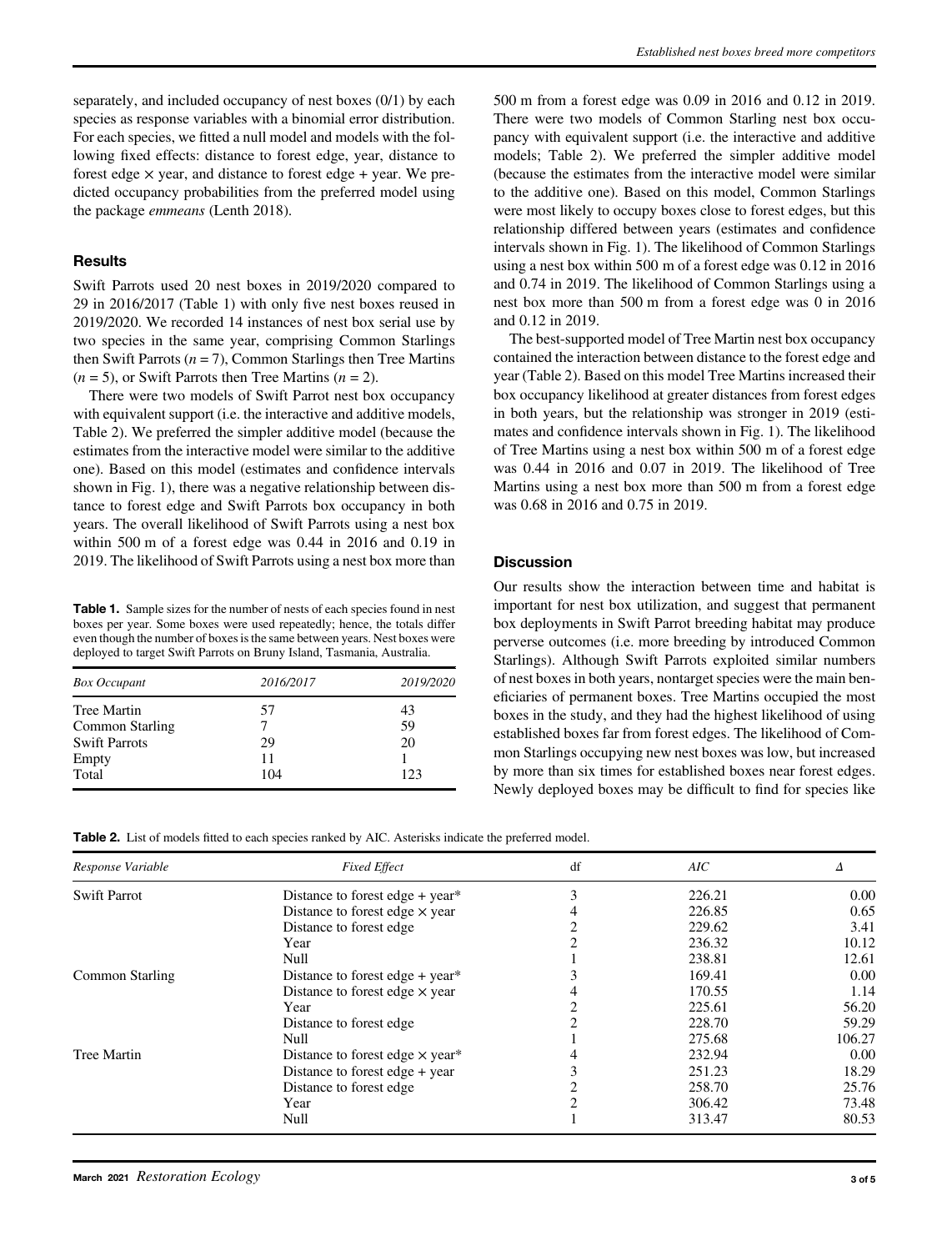

Figure 1. Predictions and CI from the best models of occupancy of nest boxes by Swift Parrots (the target species of the restoration effort), introduced Common Starlings, and Tree Martins. The lines show the predicted likelihood of nest box occupancy over distances from the edges of the forest. The models included either additive (Swift Parrot, Common Starling) or interactive (Tree Martin) effects of the distance to edges and the year of the study (when nest boxes were either newly deployed—2016, or had been in place for 3 years—2019).

Common Starlings that avoid the forest interior (Rega-Brodsky & Nilon 2017). It is perhaps unsurprising that Swift Parrots and Tree Martins utilized nest boxes more consistently

each year than Common Starlings because the boxes were intentionally deployed where parrots nest naturally (Stojanovic et al. 2019a).

Our results provide important information for future work involving nest boxes. Land managers might utilize pre-emptive, targeted deployments of new nest boxes before the Swift Parrot breeding season, because our results suggest these are more likely to be used by breeding Swift Parrots (or at least their native subordinate competitors) than Common Starlings. Alternatively, if permanent nest box arrays are preferred, we recommend sealing boxes to exclude starlings when Swift Parrots are locally absent. This might reduce learning opportunities for Common Starlings between Swift Parrot breeding events, and reduce box saturation by nontarget species. Another alternative may be to deploy boxes at intermediate distances from forest edges. This may simultaneously improve the likelihood that Swift Parrots can find boxes, and lower the odds of Common Starlings usurping them. This is important because more Common Starlings may equate to worse competition not only for nest boxes, but also nearby natural nesting sites of Swift Parrots. These alternative approaches should be tested in future experimental deployments of nest boxes to improve the efficacy of restoration efforts in forests where Common Starlings are a problem.

Our study is a reminder of the need to be vigilant for potentially perverse outcomes in restoration projects. Introduced Common Starlings are major competitors for cavity nesting birds globally (Aitken & Martin 2008; Goldingay & Stevens 2009), so identifying and correcting their impacts is critical for nest box projects. We show such problems may not always be apparent in the immediate term, but develop over time. We hope our study encourages mindfulness about factoring both time and habitat preferences of pests (as well as the target species) into planning of nest box projects, because failure to do so may create future problems. Although our target species is a nomad (Webb et al. 2014), our results are broadly relevant because many restoration projects establish permanent arrays of nest boxes that can ultimately benefit common or pest species more than the actual target species of the effort (Lindenmayer et al. 2016; Lindenmayer et al. 2017; but see Goldingay et al. 2020). We suggest that for species that only use cavities for part of their life cycle, managers could consider limiting access to boxes outside of critical times to limit pest populations. Given the importance of nest boxes for some habitat restoration projects, our study adds to a growing body of evidence that this approach requires long-term and frequent maintenance (Goldingay et al. 2018), monitoring, and an adaptive management to ensure that new problems are not created by restoration efforts.

# Acknowledgments

Thanks to H. Cook for running the crowdfunding campaign "Parrots, the pardalote and the possum," and to the 1,156 people that contributed. M. Holden built the nest boxes. The Break o'Day Council, Natural Resource Management South, and the Australian Government Green Army volunteers assembled